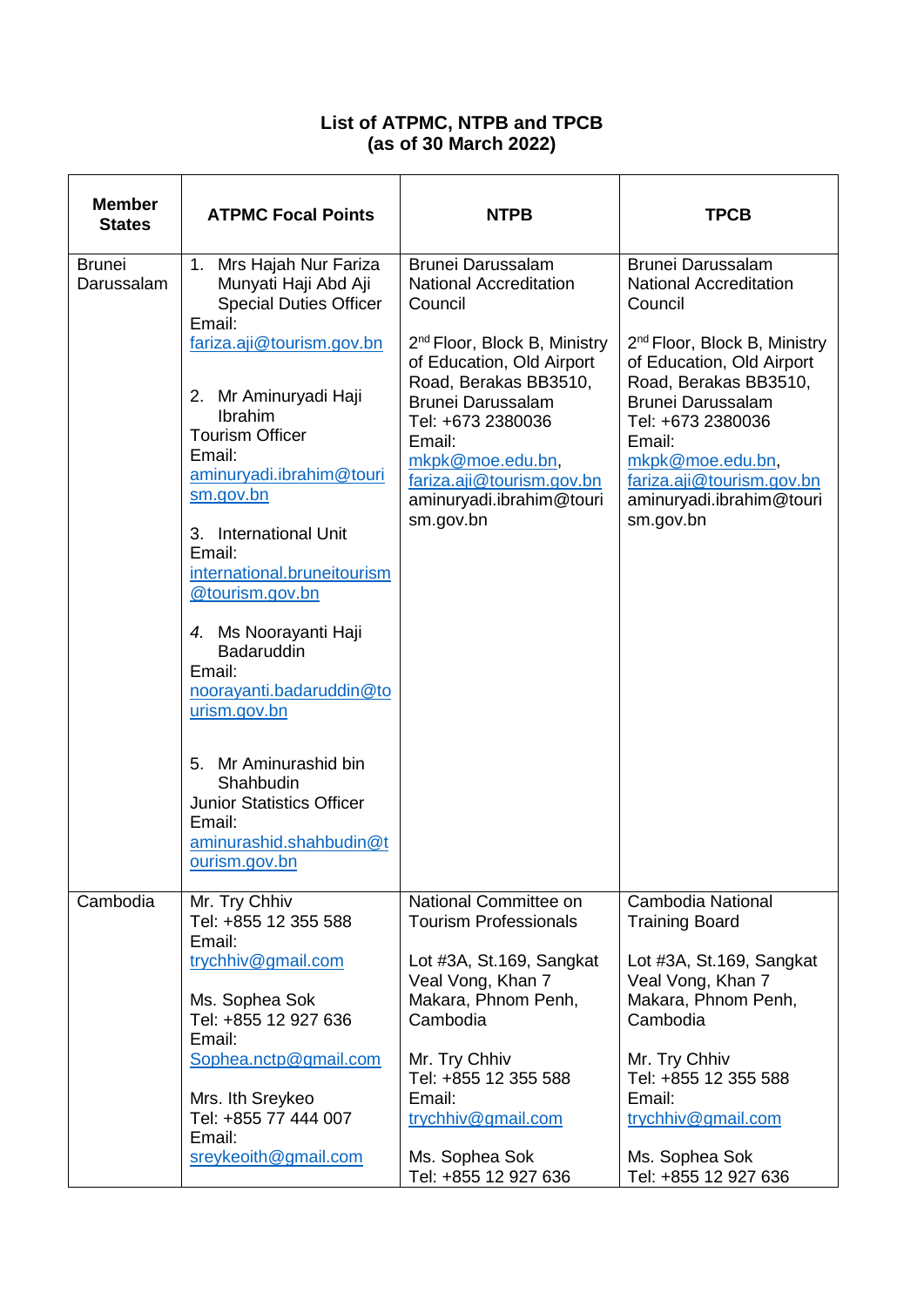| <b>Member</b><br><b>States</b> | <b>ATPMC Focal Points</b>                                                                                                                                                                                                                                                                                                                                                                                                                                                                                                                                                                                                                                                 | <b>NTPB</b>                                                                                                                                                               | <b>TPCB</b>                                                                                                                                                                                                                                           |
|--------------------------------|---------------------------------------------------------------------------------------------------------------------------------------------------------------------------------------------------------------------------------------------------------------------------------------------------------------------------------------------------------------------------------------------------------------------------------------------------------------------------------------------------------------------------------------------------------------------------------------------------------------------------------------------------------------------------|---------------------------------------------------------------------------------------------------------------------------------------------------------------------------|-------------------------------------------------------------------------------------------------------------------------------------------------------------------------------------------------------------------------------------------------------|
| Indonesia                      | Mrs. Titik Lestari                                                                                                                                                                                                                                                                                                                                                                                                                                                                                                                                                                                                                                                        | Email:<br>Sophea.nctp@gmail.com<br>Mrs. Ith Sreykeo<br>Tel: +855 77 444 007<br>Email:<br>sreykeoith@gmail.com<br>NTPB Indonesia                                           | Email:<br>Sophea.nctp@gmail.com<br>Mrs. Ith Sreykeo<br>Tel: +855 77 444 007<br>Email:<br>sreykeoith@gmail.com<br><b>Badan Nasional Sertifikasi</b>                                                                                                    |
|                                | Director for<br>Standardization<br>Competencies<br>Jl. Letjen M.T. Haryono<br>No.Kav. 47-48, RT.3/RW.3,<br>Cikoko, Kec. Pancoran,<br>Kota Jakarta Selatan,<br>Daerah Khusus Ibukota<br>Jakarta 12770<br>Email:<br>tiles424242@gmail.com<br>Mrs. Ambar Rukmi<br>Coordinator for Tourism<br><b>Standard Competencies</b><br>Development<br>Email:<br>ambararya@yahoo.com<br>Mr.Herbin Saragi<br>Subordinator for Standard<br>Competencies<br>Development<br>Email:<br>herbin saragi@yahoo.com<br>Ms. Erfina Pasaribu<br>Subordinator for the<br>Development of Occupation<br><b>Standard and Assessment</b><br>Tel:+628118300275<br>Email:<br>erfina.pasaribu@gmail.co<br>m | Mr. I Gusti Putu<br>Laksaguna<br>Jalan Medan Merdeka<br>Barat 17, Jakarta 10110<br>Tel: +62 21 383 8713<br>Fax: +62 21 348 30824<br>Email: gusputulaksaguna<br>@gmail.com | Profesi<br>Jl. M.T. Haryono Kav. 52<br>Jakarta 12780<br>Tel: +62 21 799 2685<br>Fax: +62 21 799 2321<br>Mr. Kunjung Masehat<br>Email:<br>mkunjung@bnsp.go.id<br>Mrs. Tetty DS Ariyanto<br>Tel: +62 818 120 665<br>Email:<br>tetty.ariyanto@bnsp.go.id |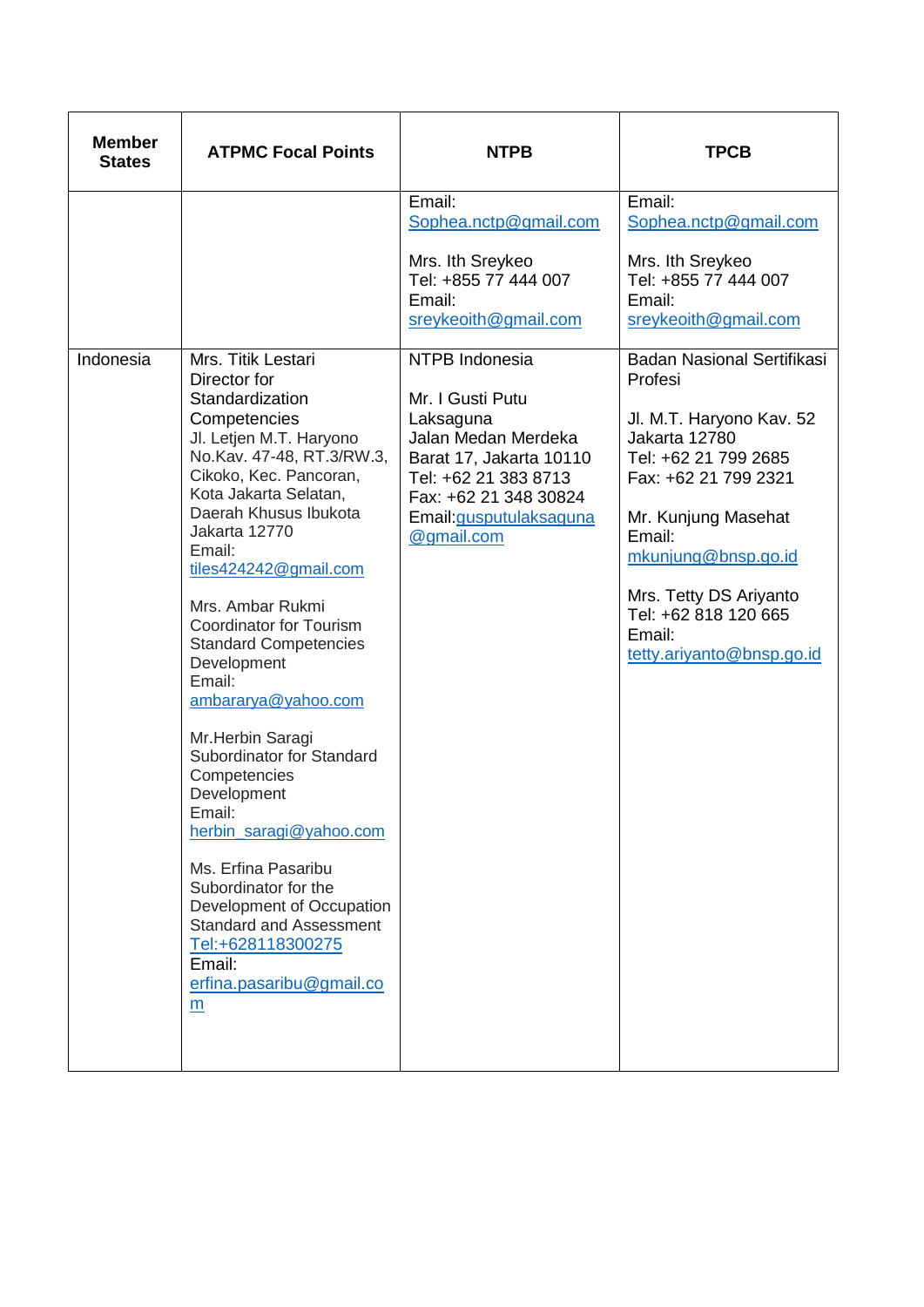| <b>Member</b><br><b>States</b> | <b>ATPMC Focal Points</b>   | <b>NTPB</b>                                                                                                                                                                                                                                                                                                                                                                                                                                                                                                                                                                                                                                                                                                                  | <b>TPCB</b>                                                                                                                                                                                                                                                                                                                                                                                                                                                                                                                                                                                                                                                                                                                  |
|--------------------------------|-----------------------------|------------------------------------------------------------------------------------------------------------------------------------------------------------------------------------------------------------------------------------------------------------------------------------------------------------------------------------------------------------------------------------------------------------------------------------------------------------------------------------------------------------------------------------------------------------------------------------------------------------------------------------------------------------------------------------------------------------------------------|------------------------------------------------------------------------------------------------------------------------------------------------------------------------------------------------------------------------------------------------------------------------------------------------------------------------------------------------------------------------------------------------------------------------------------------------------------------------------------------------------------------------------------------------------------------------------------------------------------------------------------------------------------------------------------------------------------------------------|
| Lao PDR                        |                             | Mr. Phouthone Dalalom<br><b>Deputy Director</b><br><b>Hospitality and Tourism</b><br><b>Training Division</b><br>Institute of Mass Media,<br><b>Culture and Tourism</b><br>Ministry of Information,<br><b>Culture and Tourism</b><br>Khouvieng Boulevard,<br>Vientiane Capital, Lao<br><b>PDR</b><br>Tel & Fax: +856 21<br>219352<br>Email:<br>dalalom.ph@gmail.com<br>Ms. Kitouna Santivong<br>Officer<br><b>Hospitality and Tourism</b><br><b>Training Division</b><br>Institute of Mass Media,<br><b>Culture and Tourism</b><br>Ministry of Information,<br><b>Culture and Tourism</b><br>Khouvieng Boulevard,<br>Vientiane Capital, Lao<br><b>PDR</b><br>Tel & Fax: +856 21<br>219352<br>Email:<br>kit24haruka@gmail.com | Mr. Phouthone Dalalom<br><b>Deputy Director</b><br><b>Hospitality and Tourism</b><br><b>Training Division</b><br>Institute of Mass Media,<br><b>Culture and Tourism</b><br>Ministry of Information,<br><b>Culture and Tourism</b><br>Khouvieng Boulevard,<br>Vientiane Capital, Lao<br><b>PDR</b><br>Tel & Fax: +856 21<br>219352<br>Email:<br>dalalom.ph@gmail.com<br>Ms. Kitouna Santivong<br>Officer<br><b>Hospitality and Tourism</b><br><b>Training Division</b><br>Institute of Mass Media,<br><b>Culture and Tourism</b><br>Ministry of Information,<br><b>Culture and Tourism</b><br>Khouvieng Boulevard,<br>Vientiane Capital, Lao<br><b>PDR</b><br>Tel & Fax: +856 21<br>219352<br>Email:<br>kit24haruka@gmail.com |
| Malaysia                       | Madam Yusliana binti        | Madam Yusliana binti                                                                                                                                                                                                                                                                                                                                                                                                                                                                                                                                                                                                                                                                                                         | Madam Yusliana binti                                                                                                                                                                                                                                                                                                                                                                                                                                                                                                                                                                                                                                                                                                         |
|                                | Ismail                      | Ismail                                                                                                                                                                                                                                                                                                                                                                                                                                                                                                                                                                                                                                                                                                                       | Ismail                                                                                                                                                                                                                                                                                                                                                                                                                                                                                                                                                                                                                                                                                                                       |
|                                | <b>Principal Assistant</b>  | <b>Principal Assistant</b>                                                                                                                                                                                                                                                                                                                                                                                                                                                                                                                                                                                                                                                                                                   | <b>Principal Assistant</b>                                                                                                                                                                                                                                                                                                                                                                                                                                                                                                                                                                                                                                                                                                   |
|                                | Secretary                   | Secretary                                                                                                                                                                                                                                                                                                                                                                                                                                                                                                                                                                                                                                                                                                                    | Secretary                                                                                                                                                                                                                                                                                                                                                                                                                                                                                                                                                                                                                                                                                                                    |
|                                | Email: yusliana@motac.g     | Email: yusliana@motac.g                                                                                                                                                                                                                                                                                                                                                                                                                                                                                                                                                                                                                                                                                                      | Email: yusliana@motac.g                                                                                                                                                                                                                                                                                                                                                                                                                                                                                                                                                                                                                                                                                                      |
|                                | ov.my                       | ov.my                                                                                                                                                                                                                                                                                                                                                                                                                                                                                                                                                                                                                                                                                                                        | ov.my                                                                                                                                                                                                                                                                                                                                                                                                                                                                                                                                                                                                                                                                                                                        |
|                                | Madam Renuga d/o            | Madam Renuga d/o                                                                                                                                                                                                                                                                                                                                                                                                                                                                                                                                                                                                                                                                                                             | Madam Renuga d/o                                                                                                                                                                                                                                                                                                                                                                                                                                                                                                                                                                                                                                                                                                             |
|                                | Govindasamy                 | Govindasamy                                                                                                                                                                                                                                                                                                                                                                                                                                                                                                                                                                                                                                                                                                                  | Govindasamy                                                                                                                                                                                                                                                                                                                                                                                                                                                                                                                                                                                                                                                                                                                  |
|                                | <b>Assistant Secretary</b>  | <b>Assistant Secretary</b>                                                                                                                                                                                                                                                                                                                                                                                                                                                                                                                                                                                                                                                                                                   | <b>Assistant Secretary</b>                                                                                                                                                                                                                                                                                                                                                                                                                                                                                                                                                                                                                                                                                                   |
|                                | Email:                      | Email:                                                                                                                                                                                                                                                                                                                                                                                                                                                                                                                                                                                                                                                                                                                       | Email:                                                                                                                                                                                                                                                                                                                                                                                                                                                                                                                                                                                                                                                                                                                       |
|                                | renuga@motac.gov.my         | renuga@motac.gov.my                                                                                                                                                                                                                                                                                                                                                                                                                                                                                                                                                                                                                                                                                                          | renuga@motac.gov.my                                                                                                                                                                                                                                                                                                                                                                                                                                                                                                                                                                                                                                                                                                          |
| Myanmar                        | Ms. Khaing Mee Mee          | Ms. Khaing Mee Mee                                                                                                                                                                                                                                                                                                                                                                                                                                                                                                                                                                                                                                                                                                           | Ms. Khaing Mee Mee                                                                                                                                                                                                                                                                                                                                                                                                                                                                                                                                                                                                                                                                                                           |
|                                | <b>Htun</b>                 | <b>Htun</b>                                                                                                                                                                                                                                                                                                                                                                                                                                                                                                                                                                                                                                                                                                                  | <b>Htun</b>                                                                                                                                                                                                                                                                                                                                                                                                                                                                                                                                                                                                                                                                                                                  |
|                                | Director, International and | Director, International and                                                                                                                                                                                                                                                                                                                                                                                                                                                                                                                                                                                                                                                                                                  | Director, International and                                                                                                                                                                                                                                                                                                                                                                                                                                                                                                                                                                                                                                                                                                  |
|                                | <b>Regional Cooperation</b> | <b>Regional Cooperation</b>                                                                                                                                                                                                                                                                                                                                                                                                                                                                                                                                                                                                                                                                                                  | <b>Regional Cooperation</b>                                                                                                                                                                                                                                                                                                                                                                                                                                                                                                                                                                                                                                                                                                  |
|                                | Department,                 | Department,                                                                                                                                                                                                                                                                                                                                                                                                                                                                                                                                                                                                                                                                                                                  | Department,                                                                                                                                                                                                                                                                                                                                                                                                                                                                                                                                                                                                                                                                                                                  |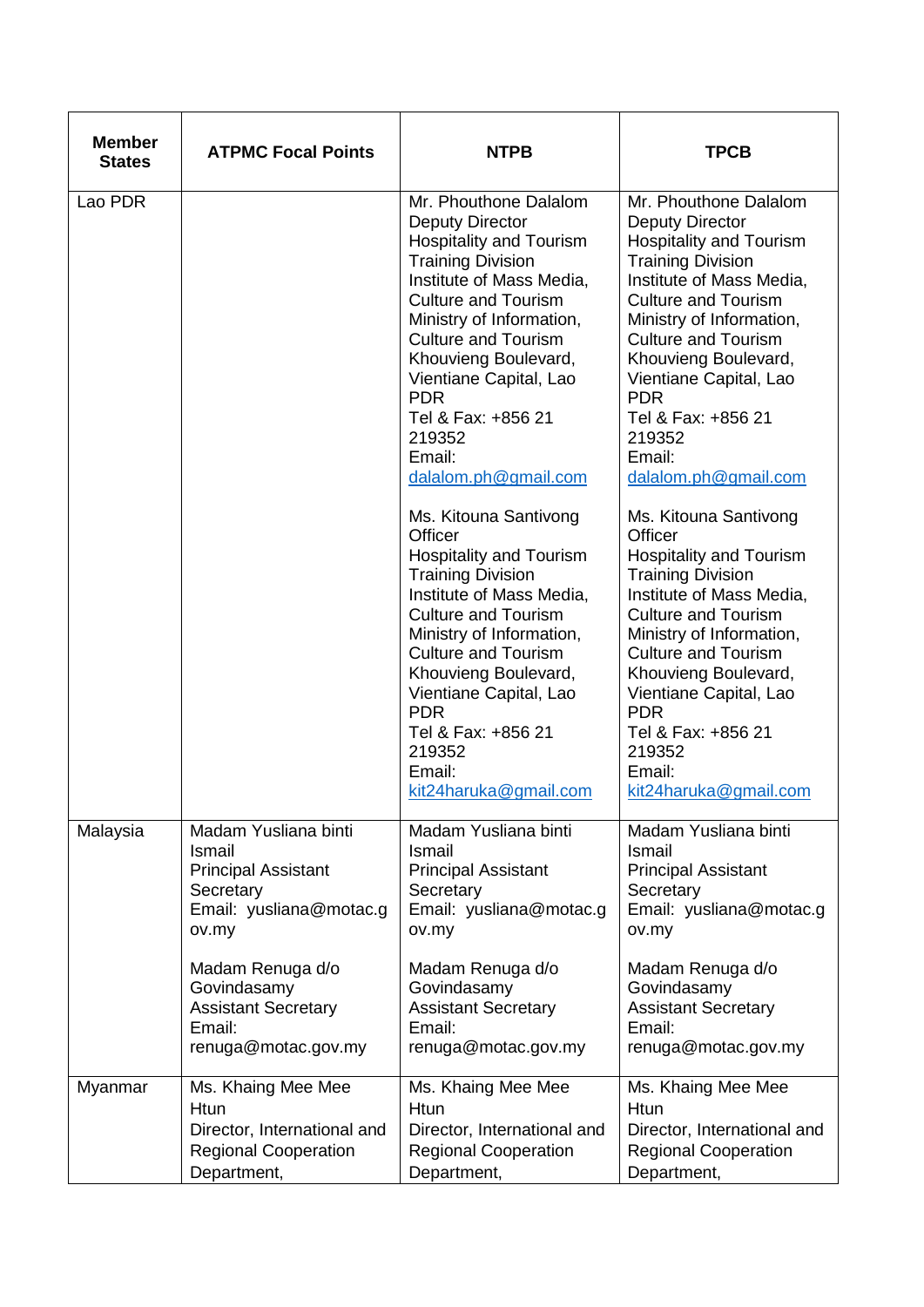| <b>Member</b><br><b>States</b> | <b>ATPMC Focal Points</b>                                                                                                                                                                                                                                                                                                                                                                                                                                                                                       | <b>NTPB</b>                                                                                                                                                                                                       | <b>TPCB</b>                                                                                                                                                                                                                                                                                                                                                                                                          |
|--------------------------------|-----------------------------------------------------------------------------------------------------------------------------------------------------------------------------------------------------------------------------------------------------------------------------------------------------------------------------------------------------------------------------------------------------------------------------------------------------------------------------------------------------------------|-------------------------------------------------------------------------------------------------------------------------------------------------------------------------------------------------------------------|----------------------------------------------------------------------------------------------------------------------------------------------------------------------------------------------------------------------------------------------------------------------------------------------------------------------------------------------------------------------------------------------------------------------|
|                                | Directorate of Hotels and<br>Tourism, Ministry of Hotels<br>and Tourism,<br>Myanmar<br>Tel: 95-67-406248<br>Fax: 95-67-406104<br>Email:<br>irc@tourism.gov.mm<br>Mr. Tin Myo Aung<br>Deputy Director,<br>International and Regional<br>Cooperation Department,<br>Directorate of Hotels and<br>Tourism, Ministry of Hotels<br>and Tourism, Myanmar<br>Tel: 95-67-406104<br>Fax: 95-67-406104<br>Email:<br>tinmyoaung.npt@gmail.co<br>m                                                                          | Directorate of Hotels and<br>Tourism, Ministry of Hotels<br>and Tourism,<br>Myanmar<br>Tel: 95-67-406248<br>Fax: 95-67-406104<br>Email:<br>irc@tourism.gov.mm                                                     | Directorate of Hotels and<br>Tourism, Ministry of Hotels<br>and Tourism,<br>Myanmar<br>Tel: 95-67-406248<br>Fax: 95-67-406104<br>Email:<br>irc@tourism.gov.mm<br>Mr. Naung Naung Linn<br>Aung<br>Director, Training<br>Department Directorate of<br><b>Hotels and Tourism</b><br>Ministry of Hotels and<br>Tourism<br>Myanmar<br>Tel: 95-67-406105<br>Fax: 95-67-406105<br>Email:<br>training.dht.moht@gmail.c<br>om |
| Philippines                    | Philippine Department of<br>Tourism (DOT)<br>Ms. Maria Rica C. Bueno<br>Assistant Secretary,<br>Human Capital and<br><b>Industry Development</b><br>Programs<br>Tel +63 2 84595200<br>Email:<br>rcb.oasectrcrg@gmail.co<br>m<br>oastrcrg.rcb@gmail.com<br>Ms. Rowena Ly Y.<br>Montecillo<br>Director, Office of<br><b>Industry Manpower</b><br>Development<br>Tel +63 2 84595200<br>Email:<br>dot-oimd@tourism.gov.ph<br>Ms. Arlene A. Alipio<br><b>Chief Tourism Operations</b><br>Officer, Office of Industry | <b>Tourism Industry Board</b><br>Foundation, Inc (TIBFI)<br>Ms. Ma. Christina G.<br>Aquino<br>Chairperson<br>Tel: +63 915 366 0217<br>Email:<br>secretariat@tourismindust<br>ryboard.org,<br>mcg_aquino@yahoo.com | <b>Technical Education and</b><br>Skill Development<br>Authority (TESDA)<br>Mr. Lorenzo Emanuel L.<br>Guillermo<br><b>Executive Director, Quality</b><br>and Standards Office<br>Tel: +63 2 818 7728<br>Email:<br>lelguillermo@tesda.gov.ph<br>Ms. Ma. Susan P. Dela<br>Rama<br><b>Executive Director,</b><br><b>Certification Office</b><br>Tel: +63 2 815 3360<br>Email:<br>mspdelarama@tesda.gov.<br><u>ph</u>    |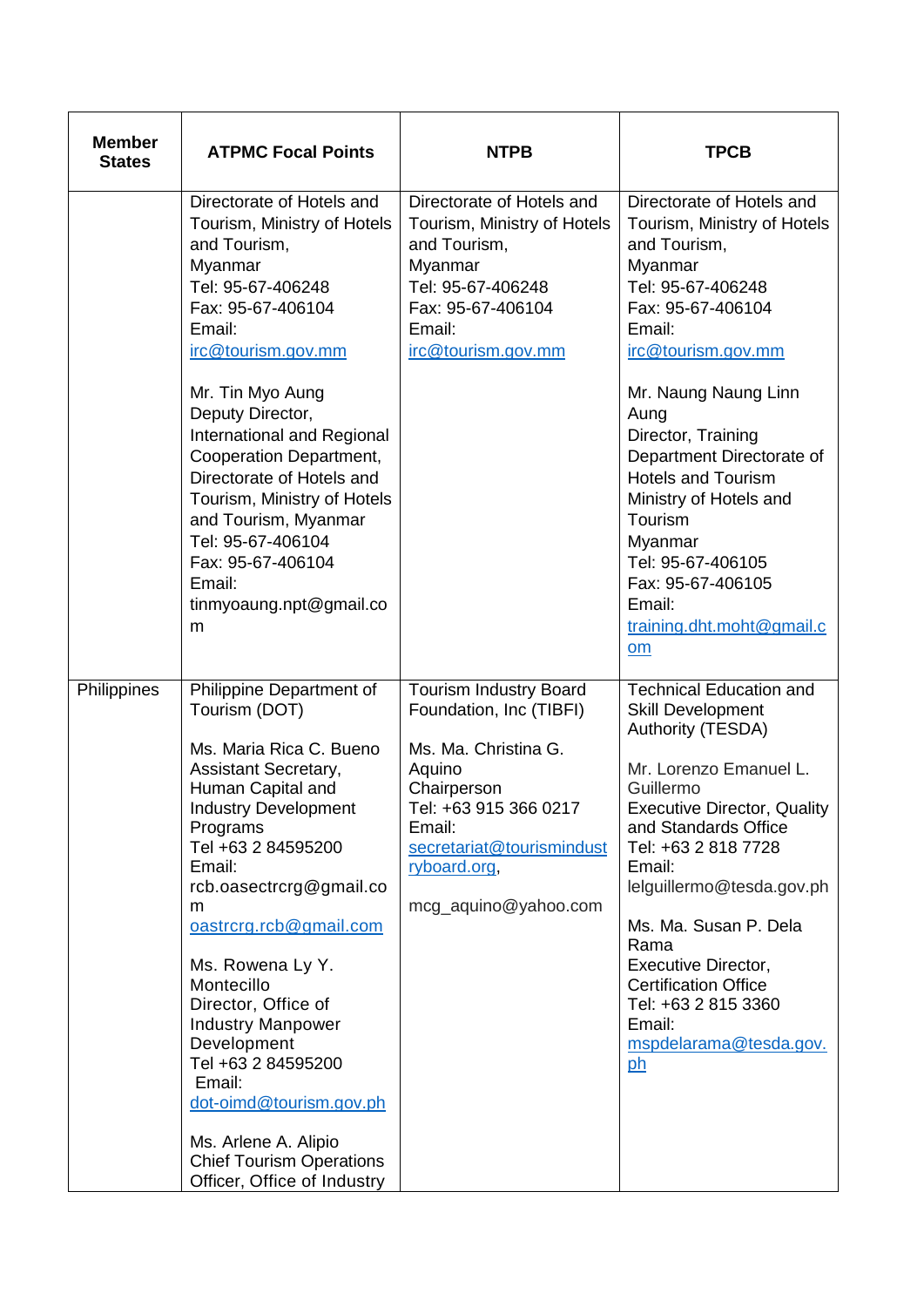| <b>Member</b><br><b>States</b> | <b>ATPMC Focal Points</b>                                                                                                                                                                                                                                                                                                                                                                                                                                                                                                                                                          | <b>NTPB</b>                                                                                                                                                                                                                                                                                                                                                                                                                                                                                                                                                        | <b>TPCB</b>                                                                                                                                                                                                                                                                                                                                                                                                                                                                                                                                                                |
|--------------------------------|------------------------------------------------------------------------------------------------------------------------------------------------------------------------------------------------------------------------------------------------------------------------------------------------------------------------------------------------------------------------------------------------------------------------------------------------------------------------------------------------------------------------------------------------------------------------------------|--------------------------------------------------------------------------------------------------------------------------------------------------------------------------------------------------------------------------------------------------------------------------------------------------------------------------------------------------------------------------------------------------------------------------------------------------------------------------------------------------------------------------------------------------------------------|----------------------------------------------------------------------------------------------------------------------------------------------------------------------------------------------------------------------------------------------------------------------------------------------------------------------------------------------------------------------------------------------------------------------------------------------------------------------------------------------------------------------------------------------------------------------------|
|                                | <b>Manpower Development</b><br>Tel +63 2 84595200<br>Email:<br>Arlene.alipio@gmail.com                                                                                                                                                                                                                                                                                                                                                                                                                                                                                             |                                                                                                                                                                                                                                                                                                                                                                                                                                                                                                                                                                    |                                                                                                                                                                                                                                                                                                                                                                                                                                                                                                                                                                            |
| Singapore                      | Ms. Christina Chan<br><b>Assistant Director,</b><br>International Relations,<br>International Group.<br>Singapore Tourism Board<br>Address: Tourism Court, 1<br>Orchard Spring Lane,<br>Singapore 247729<br>Tel: (65) 6831 3543<br>Fax: (65) 6734 9423<br>Email:<br>christina_chan@stb.gov.s<br>$\overline{a}$<br>Ms. Jaz Loo<br>Manager, International<br><b>Relations International</b><br>Group.<br>Singapore Tourism Board<br>Address: Tourism Court, 1<br>Orchard Spring Lane,<br>Singapore 247729<br>Tel: (65) 6831 3611<br>Fax: (65) 6734 9423<br>Email: jaz_loo@stb.gov.sg | Ms. Samantha Seah<br>Assistant Director, Hotel<br><b>Industry Development</b><br>(HID), Policy & Planning<br>Group.<br>Singapore Tourism Board<br>Address: Tourism Court, 1<br>Orchard Spring Lane,<br>Singapore 247729<br>Email:<br>samantha_seah@stb.gov.<br>$\underline{\underline{\mathsf{sq}}}$<br>Ms. Jaz Loo<br>Manager, International<br>Relations, International<br>Group.<br>Singapore Tourism Board<br>Address: Tourism Court, 1<br>Orchard Spring Lane,<br>Singapore 247729<br>Tel: (65) 6831 3611<br>Fax: (65) 6734 9423<br>Email: jaz_loo@stb.gov.sg | Ms. Toh Ling Hui<br>(Acting) Assistant<br>Director, Hotel Policies &<br><b>Sector Manpower</b><br>Development (HPSMD),<br>Policy & Planning Group.<br>Singapore Tourism Board<br>Address: Tourism Court, 1<br>Orchard Spring Lane,<br>Singapore 247729<br>Email:<br>TOH_Ling_Hui@stb.gov.s<br>$\overline{a}$<br>Ms. Jaz Loo<br>Manager, International<br>Relations, International<br>Group.<br>Singapore Tourism Board<br>Address: Tourism Court, 1<br>Orchard Spring Lane,<br>Singapore 247729<br>Tel: (65) 6831 3611<br>Fax: (65) 6734 9423<br>Email: jaz_loo@stb.gov.sg |
| Thailand                       | Ms. Pattanasiri Salyasiri<br>Ewtoksan<br>Director, Tourism<br><b>Professional Development</b><br><b>Division</b><br>Department of Tourism<br>Ministry of Tourism and<br><b>Sports</b><br>The Government Complex<br><b>Commemorating His</b><br>Majesty the King's 80 <sup>th</sup><br>Birthday Anniversary 5 <sup>th</sup><br>December, B.E. 2550<br>(2007)<br>3 <sup>rd</sup> Floor, B Building, 120<br>Chaengwattana Road,<br>Laksi District, Bangkok                                                                                                                            | Ms. Pattanasiri Salyasiri<br>Ewtoksan<br>Director, Tourism<br><b>Professional Development</b><br><b>Division</b><br>Department of Tourism<br>Ministry of Tourism and<br><b>Sports</b><br>The Government Complex<br><b>Commemorating His</b><br>Majesty the King's 80th<br>Birthday Anniversary 5 <sup>th</sup><br>December, B.E. 2550<br>(2007)<br>3 <sup>rd</sup> Floor, B Building, 120<br>Chaengwattana Road,<br>Laksi District, Bangkok                                                                                                                        | Ms. Pattanasiri Salyasiri<br>Ewtoksan<br>Director, Tourism<br><b>Professional Development</b><br><b>Division</b><br>Department of Tourism<br>Ministry of Tourism and<br><b>Sports</b><br>The Government Complex<br><b>Commemorating His</b><br>Majesty the King's 80 <sup>th</sup><br>Birthday Anniversary 5 <sup>th</sup><br>December, B.E. 2550<br>(2007)<br>3 <sup>rd</sup> Floor, B Building, 120<br>Chaengwattana Road,<br>Laksi District, Bangkok                                                                                                                    |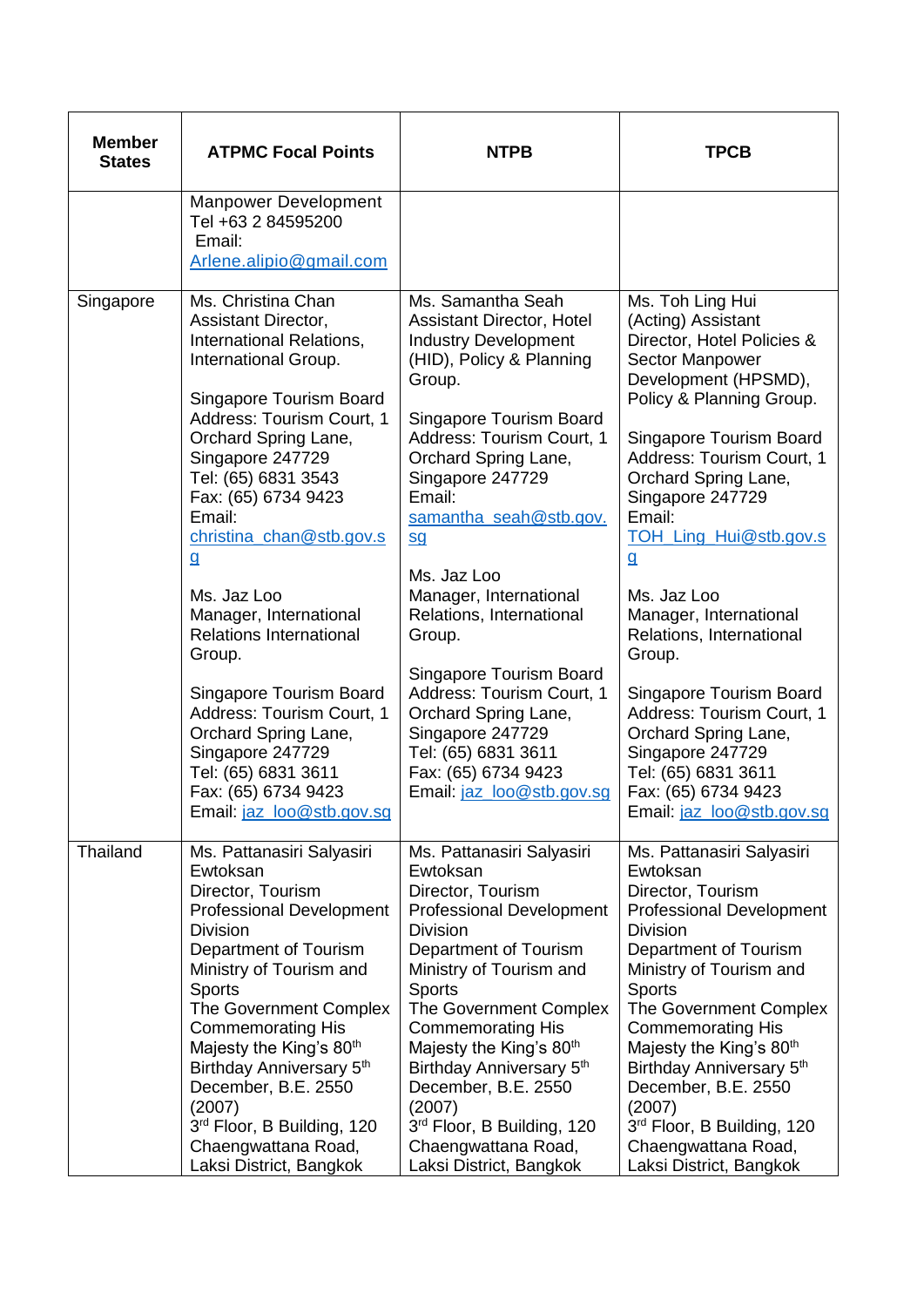| <b>Member</b><br><b>States</b> | <b>ATPMC Focal Points</b>                                                                                                                                                                                                                                                                                                                                                                                                                                                                                                                                     | <b>NTPB</b>                                                                                                                                                                                                                                                                                                                                                                                                                                                                                                                                                        | <b>TPCB</b>                                                                                                                                                                                                                                                                                                                                                                                                                                                                                                                                                  |
|--------------------------------|---------------------------------------------------------------------------------------------------------------------------------------------------------------------------------------------------------------------------------------------------------------------------------------------------------------------------------------------------------------------------------------------------------------------------------------------------------------------------------------------------------------------------------------------------------------|--------------------------------------------------------------------------------------------------------------------------------------------------------------------------------------------------------------------------------------------------------------------------------------------------------------------------------------------------------------------------------------------------------------------------------------------------------------------------------------------------------------------------------------------------------------------|--------------------------------------------------------------------------------------------------------------------------------------------------------------------------------------------------------------------------------------------------------------------------------------------------------------------------------------------------------------------------------------------------------------------------------------------------------------------------------------------------------------------------------------------------------------|
|                                | 10210 Thailand<br>Tel: +66 2 141 3199<br>Fax: +66 2143 9706<br>E-mail:<br>pu2311@hotmail.com                                                                                                                                                                                                                                                                                                                                                                                                                                                                  | 10210 Thailand<br>Tel: +66 2 141 3199<br>Fax: +66 2143 9706<br>E-mail:<br>pu2311@hotmail.com                                                                                                                                                                                                                                                                                                                                                                                                                                                                       | 10210 Thailand<br>Tel: +66 2 141 3199<br>Fax: +66 2143 9706<br>E-mail:<br>pu2311@hotmail.com                                                                                                                                                                                                                                                                                                                                                                                                                                                                 |
|                                | tpd.dot@gmail.com                                                                                                                                                                                                                                                                                                                                                                                                                                                                                                                                             | tpd.dot@gmail.com                                                                                                                                                                                                                                                                                                                                                                                                                                                                                                                                                  | tpd.dot@gmail.com                                                                                                                                                                                                                                                                                                                                                                                                                                                                                                                                            |
|                                | Ms. Chalothorn<br>Sumanasrethakul<br>Chief, Academic and<br>Coordination Section,<br><b>Tourism Professional</b><br><b>Development Division</b><br>Department of Tourism<br>Ministry of Tourism and<br><b>Sports</b><br>The Government Complex<br><b>Commemorating His</b><br>Majesty the King's 80 <sup>th</sup><br>Birthday Anniversary 5th<br>December, B.E. 2550<br>(2007)<br>3rd Floor, B Building, 120<br>Chaengwattana Road,<br>Laksi District, Bangkok<br>10210 Thailand<br>Tel: +66 2 141 3199<br>Fax: +66 2143 9706<br>E-mail:<br>tpd.dot@gmail.com | Ms. Chalothorn<br>Sumanasrethakul<br>Chief, Academic and<br>Coordination Section,<br><b>Tourism Professional</b><br><b>Development Division</b><br>Department of Tourism<br>Ministry of Tourism and<br><b>Sports</b><br>The Government Complex<br><b>Commemorating His</b><br>Majesty the King's 80 <sup>th</sup><br>Birthday Anniversary 5th<br>December, B.E. 2550<br>(2007)<br>3rd Floor, B Building, 120<br>Chaengwattana Road,<br>Laksi District, Bangkok<br>10210 Thailand<br>Tel: +66 2 141 3199<br>Fax: +66 2143 9706<br>E-mail:<br>s supatana@hotmail.com | Ms. Nadradee Janhom<br><b>Acting Chief, Training</b><br>Section<br><b>Tourism Professional</b><br><b>Development Division</b><br>Department of Tourism<br>Ministry of Tourism and<br><b>Sports</b><br>The Government Complex<br><b>Commemorating His</b><br>Majesty the King's 80 <sup>th</sup><br>Birthday Anniversary 5 <sup>th</sup><br>December, B.E. 2550<br>(2007)<br>3rd Floor, B Building, 120<br>Chaengwattana Road,<br>Laksi District, Bangkok<br>10210 Thailand<br>Tel: +66 2 141 3199<br>Fax: +66 2143 9706<br>E-mail:<br>s supatana@hotmail.com |
|                                | Ms. Nadradee Janhom<br>Acting Chief, Training<br>Section<br><b>Tourism Professional</b><br><b>Development Division</b><br>Department of Tourism<br>Ministry of Tourism and<br><b>Sports</b><br>The Government Complex<br><b>Commemorating His</b><br>Majesty the King's 80 <sup>th</sup><br>Birthday Anniversary 5th<br>December, B.E. 2550<br>(2007)<br>3rd Floor, B Building, 120<br>Chaengwattana Road,<br>Laksi District, Bangkok<br>10210 Thailand<br>Tel: +66 2 141 3199                                                                                | tpd.dot@gmail.com<br>Mr. Kritsadakorn Pinthong<br>Chief, International<br><b>Cooperation Section</b><br><b>Tourism Professional</b><br><b>Development Division</b><br>Department of Tourism<br>Ministry of Tourism and<br><b>Sports</b><br><b>The Government Complex</b><br><b>Commemorating His</b><br>Majesty the King's 80 <sup>th</sup><br>Birthday Anniversary 5th<br>December, B.E. 2550<br>(2007)<br>3rd Floor, B Building, 120<br>Chaengwattana Road,<br>Laksi District, Bangkok                                                                           | tpd.dot@gmail.com<br>Mr. Kritsadakorn Pinthong<br>Chief, International<br><b>Cooperation Section</b><br><b>Tourism Professional</b><br><b>Development Division</b><br>Department of Tourism<br>Ministry of Tourism and<br><b>Sports</b><br>The Government Complex<br><b>Commemorating His</b><br>Majesty the King's 80 <sup>th</sup><br>Birthday Anniversary 5th<br>December, B.E. 2550<br>(2007)<br>3rd Floor, B Building, 120<br>Chaengwattana Road,<br>Laksi District, Bangkok<br>10210 Thailand                                                          |